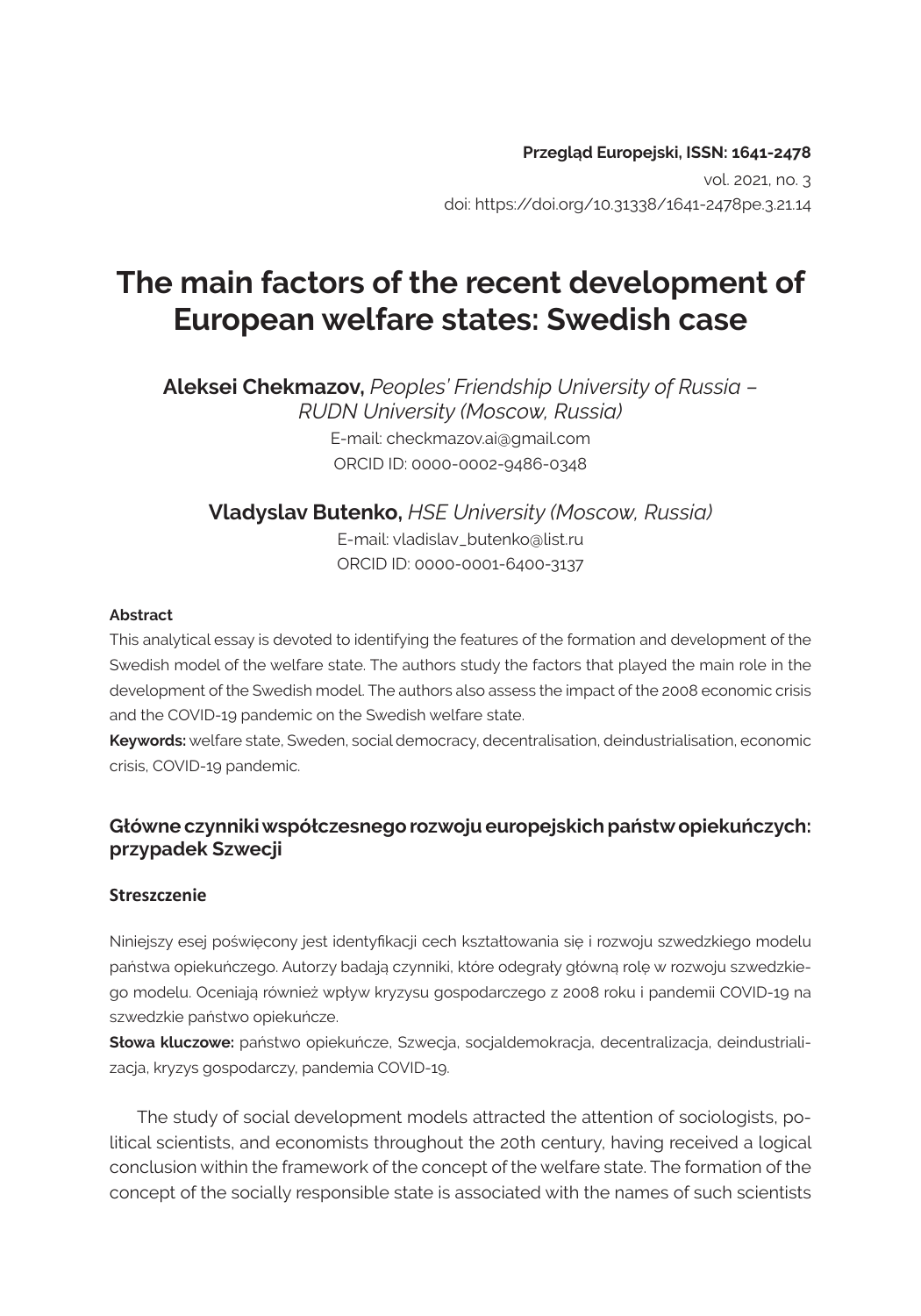as Asa Briggs, Harold Wilensky, Maurizio Ferrera, Gøsta Esping-Andersen, Thomas Humphrey Marshall, Richard Titmuss, and others. At the present stage, discussions on the state's role in social welfare and development ensuring continues.

Despite the high interest in the concept of the welfare state, there is no consensus among scientists even on the definition of this concept. Some authors offer narrow definitions such as "involving the state in social protection and social services" (Cochrane, Clarke 1993: p. 4), meanwhile others offer more complex definitions. Nevertheless, the development of primarily European states has contributed to the classification of welfare states into different types. One of the most popular classification belongs to Esping-Andersen (1990), which includes three types or "regimes of welfare capitalism": (1) liberal, characteristic of the Anglo-Saxon countries; (2) social-democratic, developed in the Scandinavian countries; (3) conservative, inherent in the states of continental Europe. Although the typology of Esping-Andersen remains quite popular, it is subject of criticism and significant additions. In particular, Ferrera (1996) proposed a fourth type – the Mediterranean or southern, which is characterised by the low level of institutionalisation of public services, extensive informal ties and the high importance of traditions in everyday life. Some researchers distinguish the "radical type" of the welfare state, which is inherent in Australia and New Zealand, where the main attributes are the regulation of the minimum wage and the presence of mandatory arbitration and protectionist consensus.

Such a variety of types of welfare states attests to their diversity not only around the world, but also on the European continent. In this essay, we would like to consider the case of Sweden, identifying the main factors that influenced the formation of the Swedish model of the welfare state, as well as the factors that affect the recent development of the Swedish welfare state.

Analysing the works of the prominent scientists Esping-Andersen (1990), Ferrera (1996), Svallfors (2011), we can identify several factors that contributed to the development of the Swedish welfare state. First of all, this is **industrialisation**. Industrial economic growth, demographic changes, and the development of science have provided new resources to fight poverty, disease, and premature death. Industrialisation was complemented by the impact of **institutions**. Reforms played an important role. One of the first was the land reform, which increased the equality of resources through a more equal distribution of land (Olsson, Svensson 2010). In addition, in the mid-19th century, there were anti-corruption measures that laid the foundation for the further development of Sweden, which Rothstein (2011) calls an anti-corruption "big bang". Thus, freedom of the press was introduced, aristocratic prerogatives to hold the highest positions in the state were abolished, women obtained equal rights with men, and a clear tax system was introduced. Later, this list of innovations was supplemented by the reform of the education system, the strengthening of the role of trade unions and the introduction of social insurance schemes, which served as a basis for combating inequality and poverty. The implementation of the reforms was ensured by the non-corrupt meritocratic government bureaucracy. An important factor of the development of welfare state (including Sweden) was the combination of the interests of two groups: (1) the industrial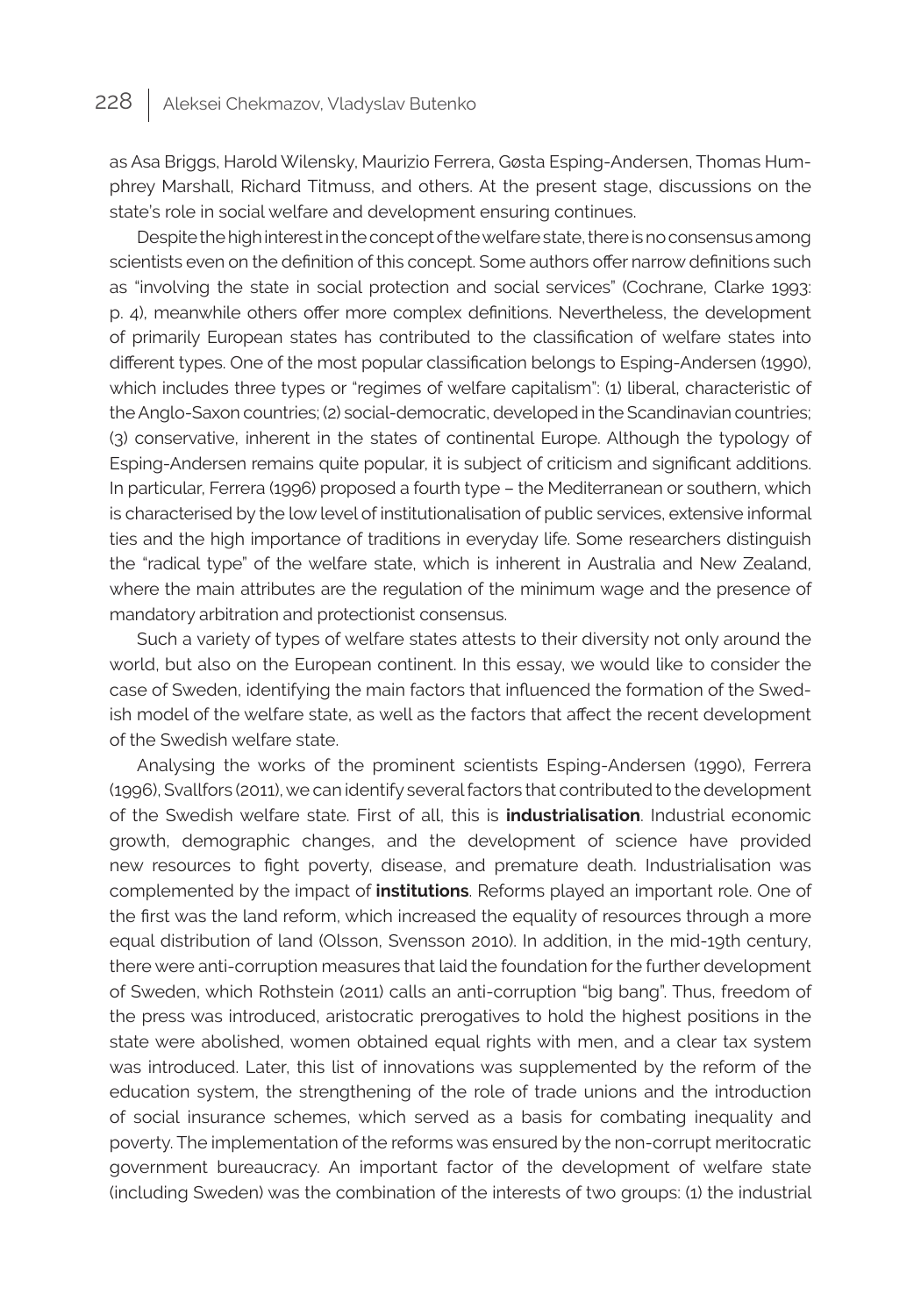proletariat, interested in meeting the minimum social needs and obtaining protection in the event of illness, unemployment, old age, etc., and (2) the political elites, whose goal was to maintain social order and improve the standard of living of the population.

The challenge for the Swedish welfare state began in the 1990s, when the country faced the consequences of a deep recession and was forced to implement structural reforms. The next significant challenge was the 2008 global economic crisis. And, of course, we should not forget about the crisis caused by the COVID-19 pandemic in 2020. These events not only affected the economic, social, and political spheres, but also forced researchers to write about the "decline" and "fall" of the Swedish welfare state (Park 2005; Wahl 2011; Miller 2019). Despite all the difficulties, we cannot speak about the "fall" of the Swedish welfare state, as it continues to develop, responding to threats and transforming itself.

**Institutions** remain a particularly important factor in the modern development of the Swedish welfare state. Legal, political, and economic institutions are flexible and can effectively adapt to rapidly changing challenges. A skillful combination of market economy and government regulation allows Sweden to achieve high economic and social indicators (Viana, Cuhna 2016; Eriksoon et al. 2021).

**Social democracy** is an important factor in the development of the Swedish welfare state. As Lapidus (2021) emphasises, the welfare state and the Swedish model of social democracy have a common history, and the ideological origins of the Swedish welfare state lie in the ideology of social democracy. In this case, it should be noted the role played by the Swedish Social Democratic Party since its establishment in the late 19th century and has maintained its popularity since the 1940s. The leading role of the Social Democrats in recent years has been complemented by the strengthening of the positions of civil society organisations. In this context, we should not belittle the role of **decentralisation** in the country. Swedish public administration consists of three levels: national, regional and local. Moreover, there is no hierarchy between local authorities, counties and regions, since each has its own authorities responsible for different issues. EU membership also makes it necessary to address many issues at the regional level. Local authorities, counties and regions have taken responsibility for regional issues and developed various forms of regional cooperation.

In addition, as Laruffa (2019) notes, there is no polarisation of the discourses "antiwelfare" and "social investment" in Sweden, thus, the idea of welfare state is supported. Public opinion polls demonstrate that the attitude of citizens to the welfare state in the period from 1981 to 2010 was positive (Svallfors 2011). More and more people are willing to pay more taxes for social security policies. This thesis is also confirmed by the results of a survey conducted in 2014. Half of the respondents are in favor of strengthening support for the welfare state, but only 19% were in favor of reducing the role of the state (*SOM Institute Survey* 2014).

Another factor of the development of the Swedish welfare state is **deindustrialisation**. On the one hand, this process is a challenge, since it leads to transformations, especially in the structure of employment, and it also generates instability in the labor market.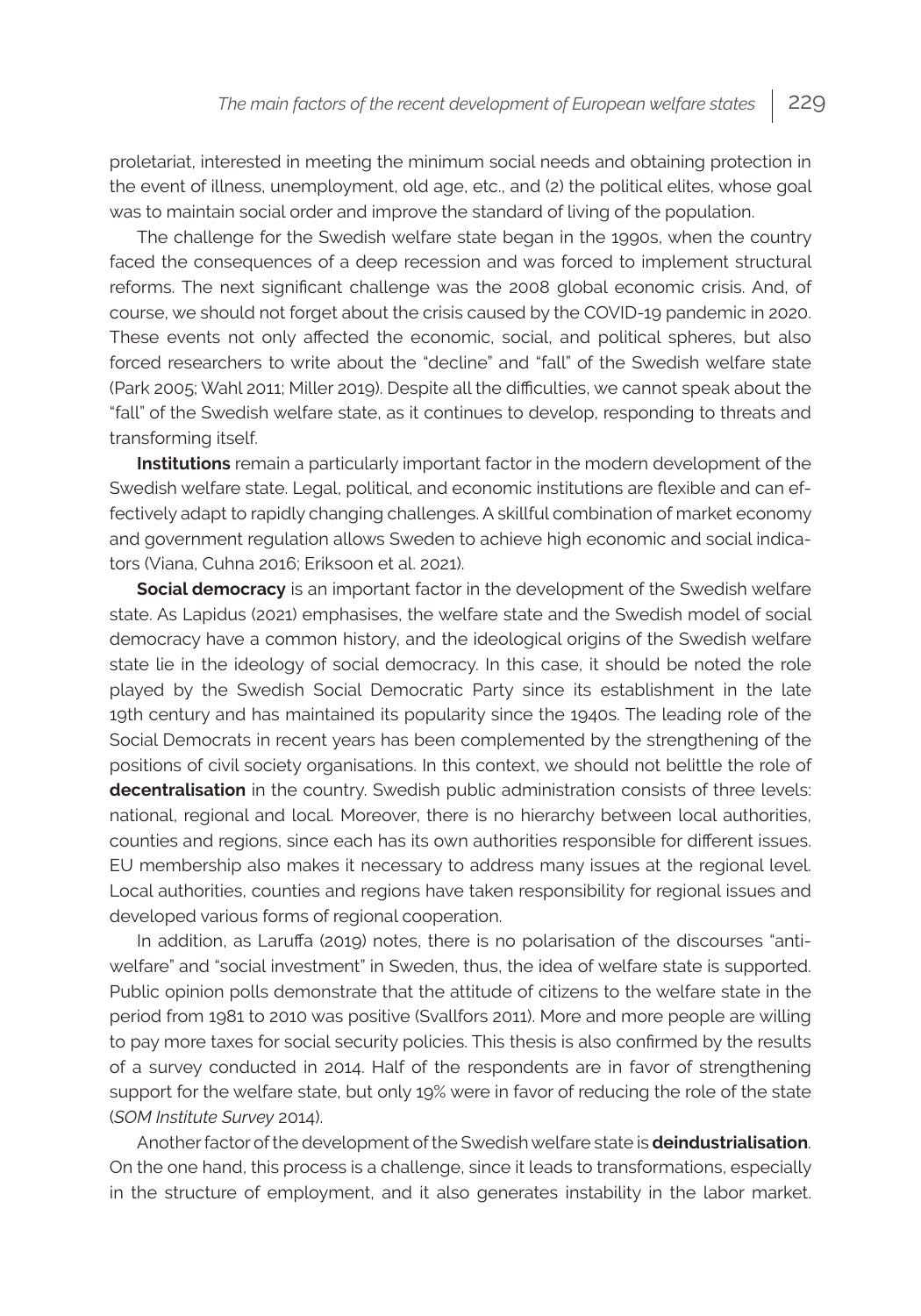## 230 | Aleksei Chekmazov, Vladyslav Butenko

But on the other hand, it requires state intervention, expanding transfer payments and providing a greater range of social services (Iversen, Cusack 2000).

Nevertheless, the Swedish welfare state is currently facing challenges that are significant for any welfare state. These challenges include **globalisation** and **migration**. Globalisation and internationalisation are conducive to the development of international economic and political ties. They are associated with neoliberal ideas, which significantly weaken the welfare state. The strengthening of large business corporations provokes inequality and weakens well-being, while allowing businesses to influence public policy (Yay, Aksoy 2018). Despite the fact that before the 2008 global economic crisis Sweden managed to reduce social spending by an average of 1.21% annually, the crisis that engulfed the globalising world forced an increase in spending related to infrastructure programs, unemployment benefits, loan and mortgage support. Sweden now allocates 2.6% more of its GDP annually for social protection (Josifidis et al. 2015).

Increased migration flows to Sweden in 2010–2011 and 2015–2016 led to an increase in the number of publications on the impact of migration on welfare states (Butenko, Chekmazov 2020). On the one hand, migration benefits the host countries, and on the other, it puts them at a disadvantage. In this regard, it is noted that a generous welfare model that covers everyone, but which can be undermined by excessive burden, requires the selection and differentiation of potential new members of society (Gebhardt 2016). According to Sanandaji (2012: p. 20): "Part of the increase in income inequality since around 1980 relates to the increased inflow of immigrants to Sweden". Moreover, policies of high taxes, generous benefits, and a regulated labor market discourage integration into the labor market, which in turn contributes to rising inequality.

The consequences of the 2008 global economic crisis were quite serious for many countries, including Sweden. But the crisis caused by COVID-19 has forced welfare states, despite chronic problems and weaknesses, to mobilise their resources. Sweden's strategy was radically different from that of other European states, yielding to criticism from both some parties and civil society organisations. Despite the criticism, a number of restrictive measures were introduced, they worked quite successfully. Nevertheless, the measures did not help to protect a particularly vulnerable social group – the elderly over 70 years old, among whom the mortality rate was very high (Granberg et al. 2021). The main problem was that the reforms carried out, based on neoliberal political rationality, led to the deregulation of the health sector, its decentralisation and orientation towards economic efficiency. However, the Swedish authorities can learn a lesson from this for the future reform of the welfare state.

Summing up, it is worth noting that the Swedish welfare state continues to develop. Despite the challenges, there are ongoing reforms that help to adapt to changing conditions. The current crisis caused by the COVID-19 pandemic is a chance for the Swedish welfare state to rethink its foundations and improve.

**Aleksei Chekmazov** – Master's student at the Institute of Foreign Languages, RUDN University (Peoples' Friendship University of Russia, Moscow). Scientific and research interests: European Union, Scandinavian region, neutral countries.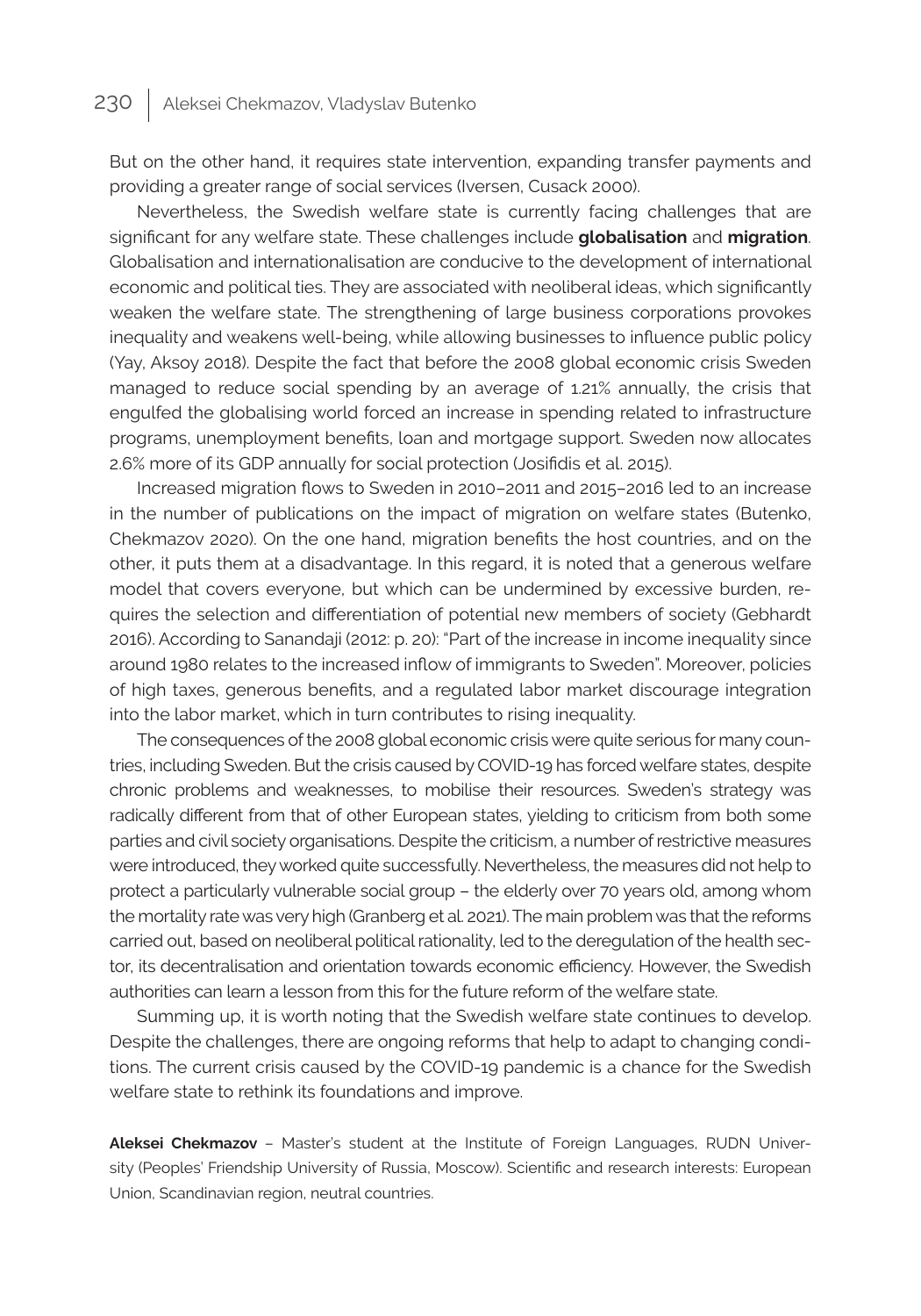**Aleksei Chekmazov** – student studiów magisterskich w Instytucie Języków Obcych na Uniwersytecie Przyjaźni Narodów w Rosji (RUDN, Moskwa). Zainteresowania naukowo-badawcze: Unia Europejska, region skandynawski, kraje neutralne.

**Vladyslav Butenko** – Master's student at the Faculty of World Economy and International Affairs, HSE University (Moscow). Scientific and research interests: European Union, migration policy, language policy, populism.

**Vladyslav Butenko** – student studiów magisterskich na Wydziale Gospodarki Światowej i Spraw Międzynarodowych na Narodowym Uniwersytecie Badawczym "Wyższa Szkoła Ekonomii" (HSE, Moskwa). Zainteresowania naukowo-badawcze: Unia Europejska, polityka migracyjna, polityka językowa, populizm.

### $\bullet$  References:

- BUTENKO Vladyslav, CHEKMAZOV Aleksei (2020), *Sweden's immigrant integration policy: the role of language,* "Przegląd Europejski", no. 4/2020. DOI: 10.31338/1641-2478pe.4.20.10
- COCHRANE Allan Douglas, CLARKE John (eds.) (1993), *Comparing Welfare States: Britain in International Context*, London.
- ERIKSSON Martin, ANDERSSON-SKOG Lena, SABO Josefin (2021), *National Institutions, Regional Outcomes. The Political Economy of Post-war Swedish Regional Policy*, "Business History", vol. 63, no. 8.

ESPING-ANDERSEN Gøsta (ed.) (1990), *The Three Worlds of Welfare Capitalism*, Cambridge.

- FERRERA Maurizio (1996), *The 'Southern Model' of Welfare in Social Europe*, "Journal of European Social Policy", vol. 6, no. 1.
- GEBHARDT Dirk (2016), *When the State Takes Over: Civic Integration Programmes and the Role of Cities in Immigrant Integration*, "Journal of Ethnic and Migration Studies", vol. 42, no. 5.
- GRANBERG Mikael, RÖNNBLOM Malin, PADDEN Michaela, TANGNÄS Johanna, ÖJEHAG Andreas (2021), *Debate: Covid-19 and Sweden's Exceptionalism – A Spotlight on the Cracks in the Social Fabric of a Mature Welfare State*, "Public Money & Management", vol. 41, no. 3.
- IVERSEN Torben, CUSACK Thomas R. (2000), *The Causes of Welfare State Expansion: Deindustrializa*tion or Globalization? "World Politics", vol. 52, no. 3.
- JOSIFIDIS Kosta, HALL John B., SUPIC Novica, PUCAR Emilija Beker (2015), *The European Welfare State Regimes: Questioning the Typology During the Crisis*, "Technological and Economic Development of Economy", vol. 21, no. 4.
- LAPIDUS John (2015), *Social Democracy and the Swedish Welfare Model. Ideational Analyses of Attitudes towards Competition, Individualization, Privatization*, Gothenburg.
- LARUFFA Francesco (2019), *Social Welfare Discourses and Scholars' Ethical-Political Dilemmas in the Crisis of Neoliberalism*, "Ethics and Social Welfare", vol. 13, no. 4.
- MILLER Hellen V. (2019), *Globalisation, Populism and the Decline of the Welfare State*, "Global Politics and Strategy", vol. 61, no. 2.
- OLSSON Mats, SVENSSON Patrick (2010), *Agricultural Growth and Institutions, Sweden 1700–1860*, "European Review of Economic History", no. 14.